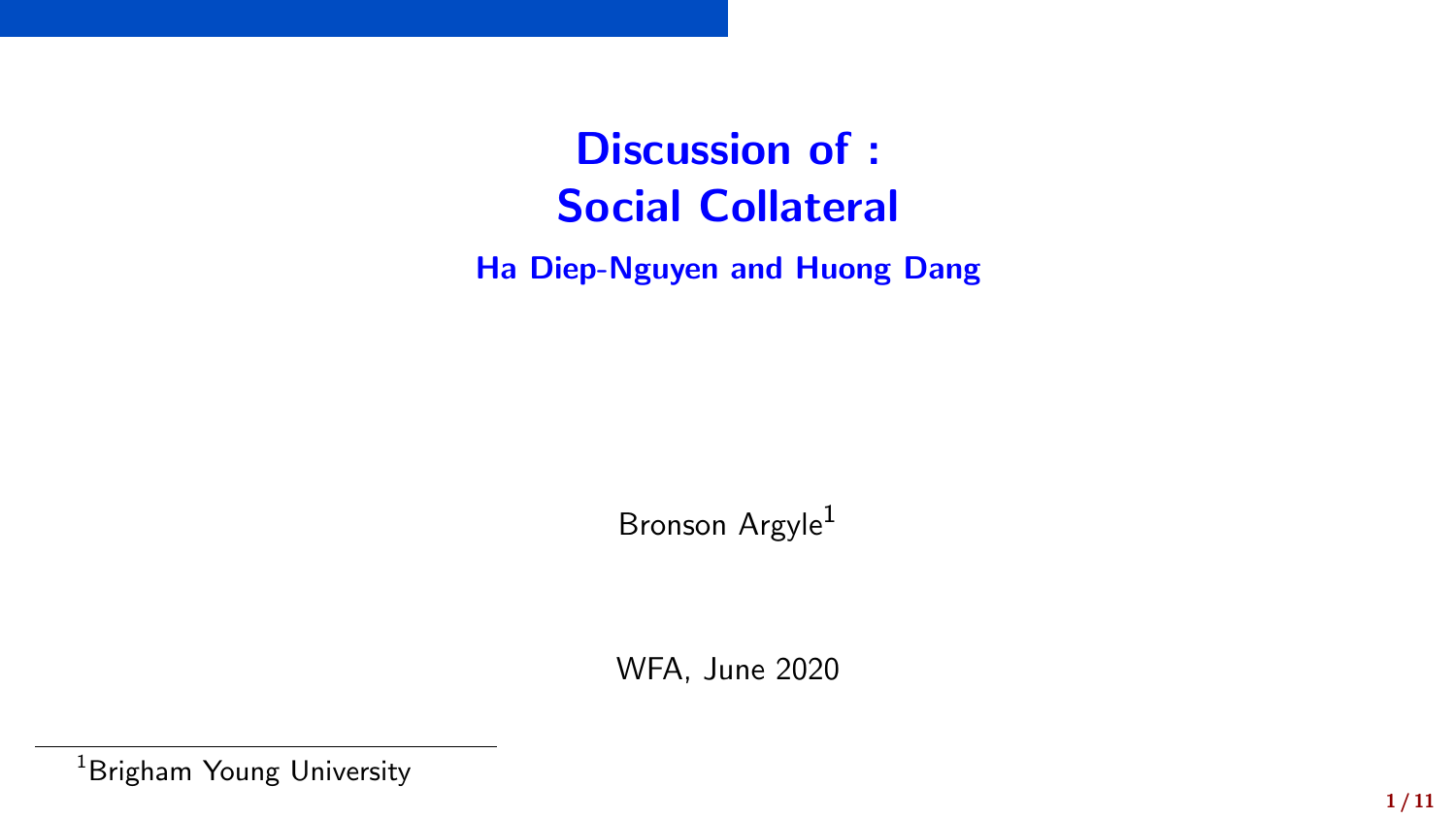### <span id="page-1-0"></span>What's the Basic Idea?

- The authors use a randomized control trial at a bank in Vietnam to:
	- estimate the relevancy of social reputation to delinquency behavior of borrowers, and to
	- explore the microfoundation of these effects:
		- hedonic social reputations have intrinsic value, or
		- instrumental social reuptations are a means to accomplishing ends in the social/labor market.
	- and show that borrowers both reduce debt accumulation and default likelihood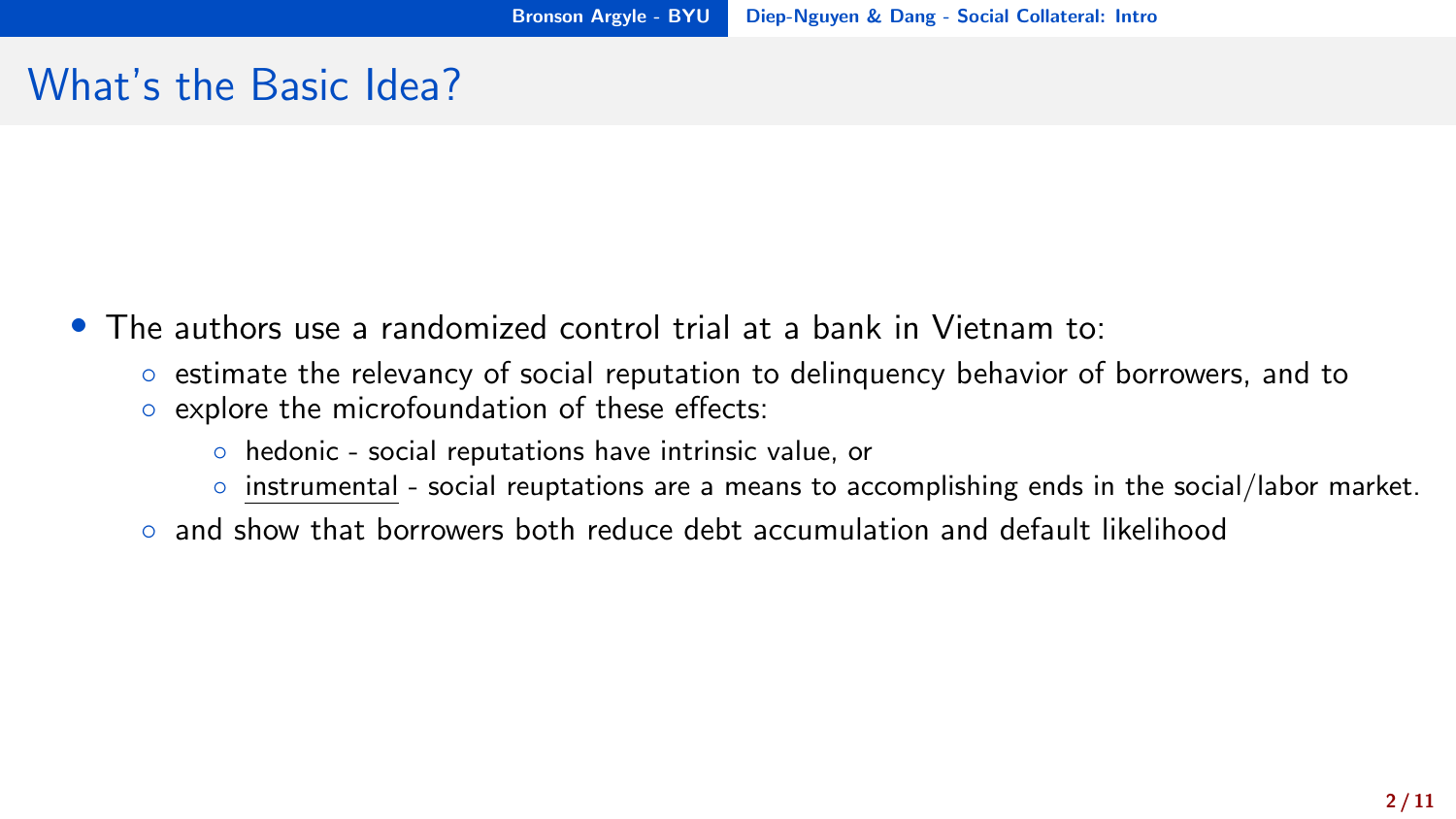# Comments Outline

- This is just a really fun paper. RCTs are awesome, and we should all definitely start partnering with Vietnamese banks.
- Outline for my thoughts:
	- Literature backdrop/contribution
	- External Validity/Selection
	- Smaller Thoughts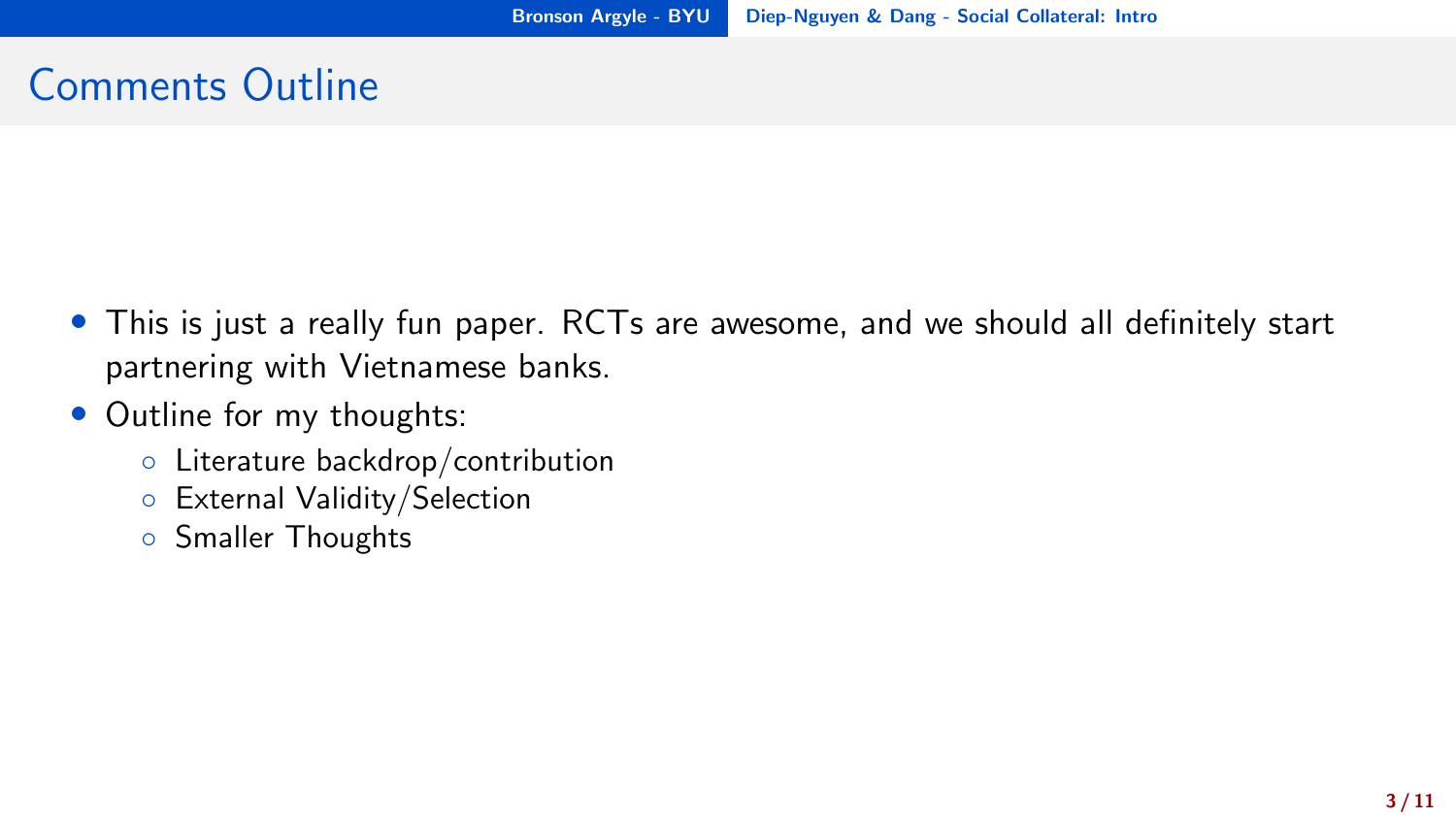#### <span id="page-3-0"></span>Literature on Social Reputation and Credit

- There is a well-developed literature exploring the value of social reputation and how social reputation influences consumer/borrower behavior. (e.g., DellaVigna, List & Malmendier, 2012, Liberman, 2016, Bursztyn, Ferman, Fiorin, Kanz & Rao, 2018, Breza & Chandrasekhar, 2019)
- All of the papers have made an argument about the microfoundation of their effect (hedonic vs. instrumental), i.e.
	- DellaVigna, List & Malmendier (2012) have a field experiment that seems to be picking up a hedonic motivation for voting, and
	- Liberman (2016) finds that Chileans care about their reputation because it affects their ability to borrow from "another" bank, which is an instrumental motivation for managing one's social reputation.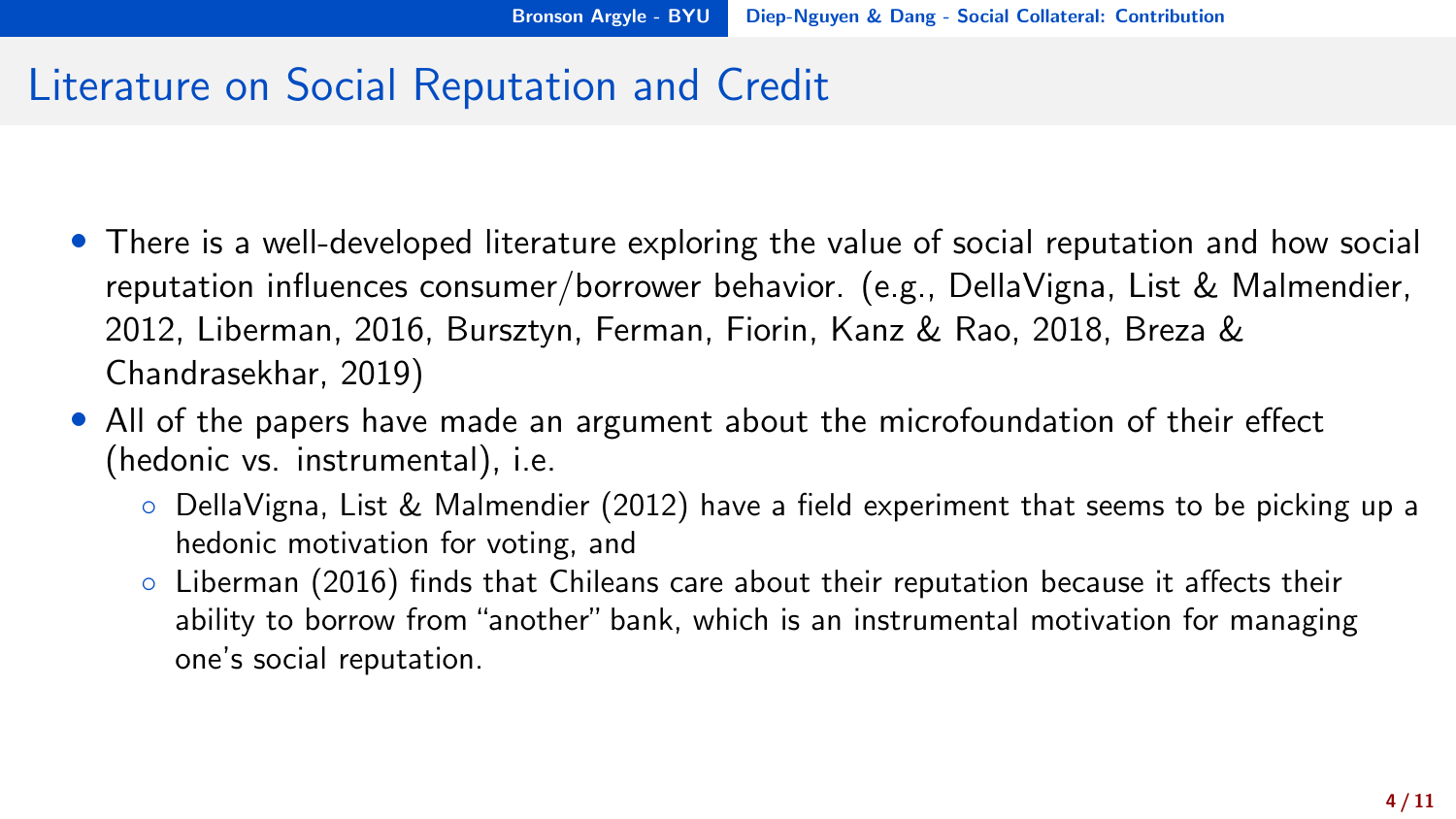#### Hedonic Versus(?) Instrumental

• The paper argues that because the treatment effect is only for groups that are more sensitive to the future costs of a damaged reputation (e.g., social reference is an employer, borrower is more exposed to the marriage market) that the channel is instrumental. Further, hedonic concerns are assumably equally distributed between control and treatment samples.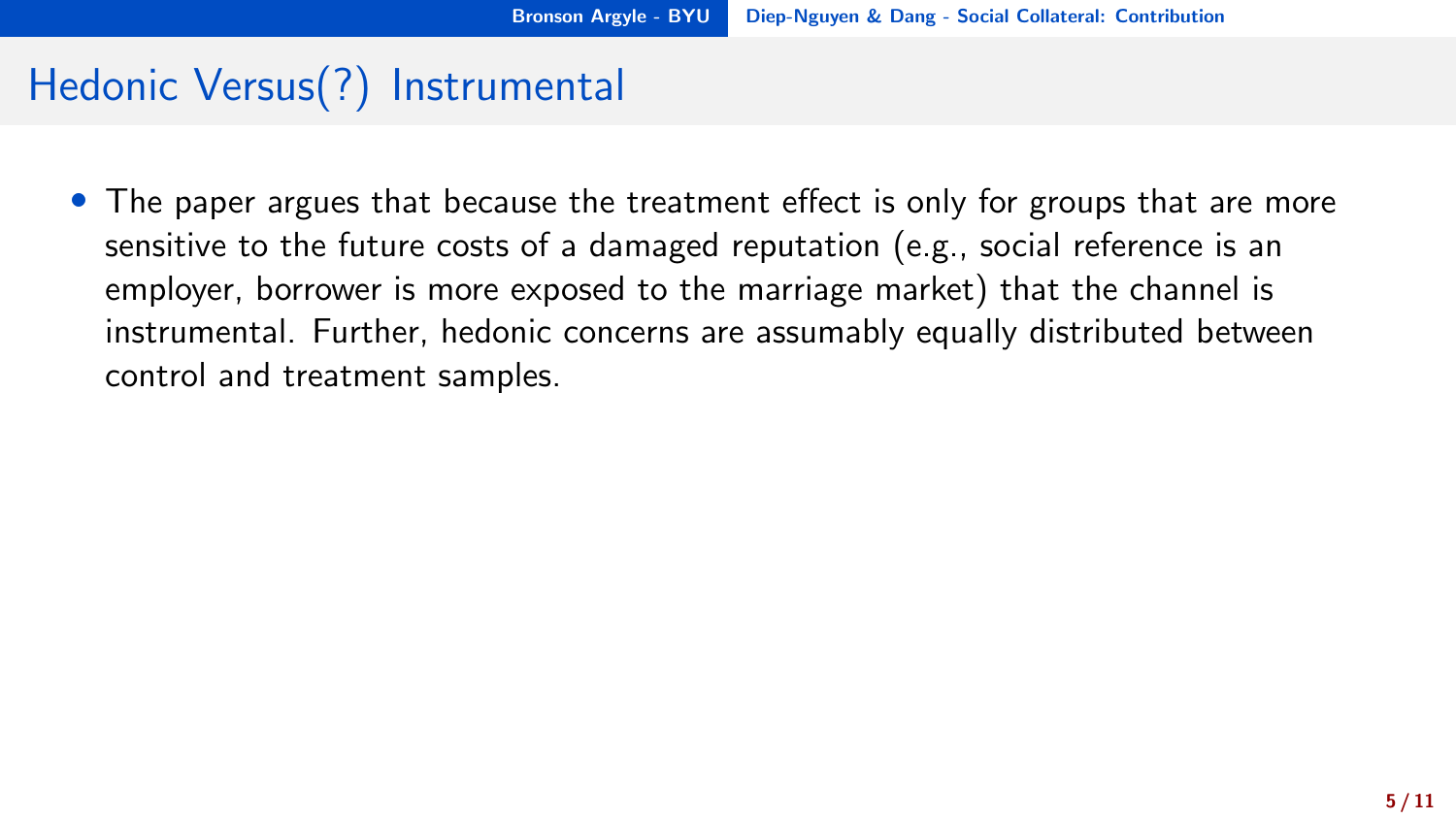### Hedonic Versus(?) Instrumental

- The paper argues that because the treatment effect is only for groups that are more sensitive to the future costs of a damaged reputation (e.g., social reference is an employer, borrower is more exposed to the marriage market) that the channel is instrumental. Further, hedonic concerns are assumably equally distributed between control and treatment samples.
- This is consistent with an instrumental mechanism of social reputation, but the literature has never really wondered about whether there was an instrumental (rational?) explanation for caring about social reputation - the question is whether there were hedonic motivations in a financial context.
	- Also, the insignificant point estimates from when the social reference is a relative are still economically meangingful (it may just be a power issue).
- Most likely a combination of both mechanisms is going on, and it's hard to argue that the sample and tests from this paper are widely applicable to developed credit markets.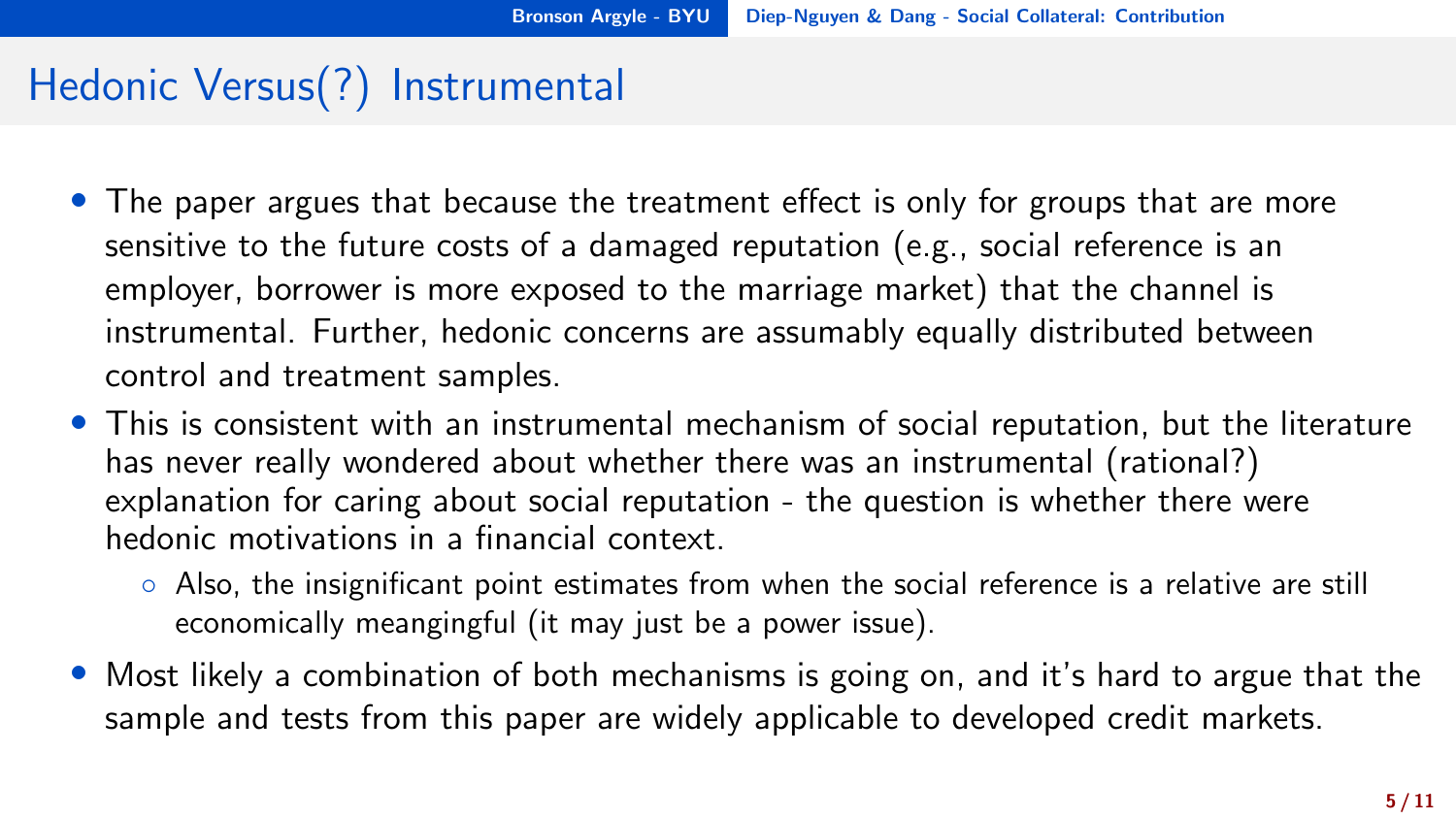### <span id="page-6-0"></span>Highlighting Where We Can Apply This Paper

- The authors are well aware of the differences between the field experiment's market and other developed credit markets.
- I don't think that this is a liability, but I just want more help in thinking to where I should apply the findings of this paper. To what extent do these findings apply to developed markets? Is this representative of a certain type or stage of a developing economy?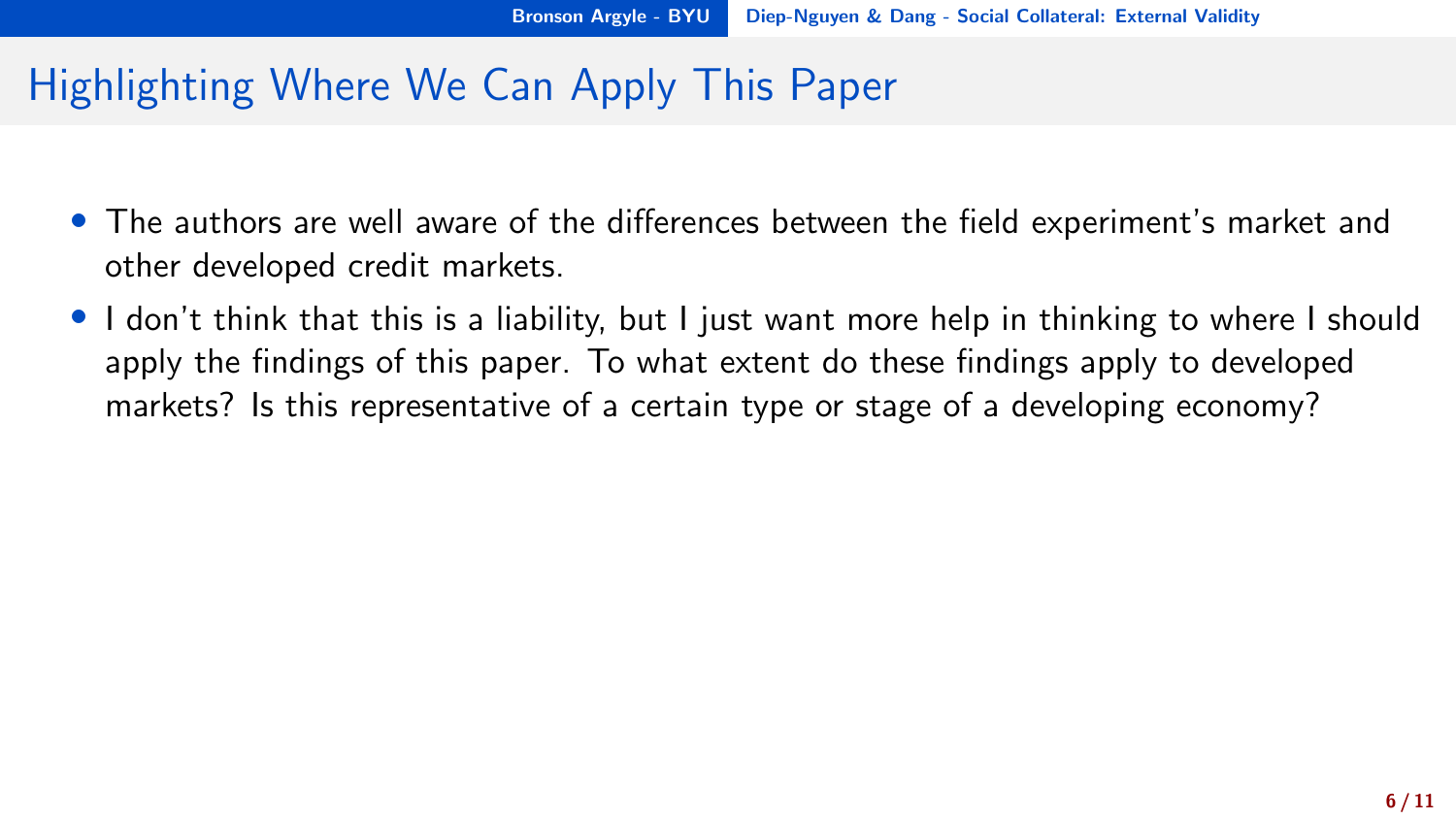### Highlighting Where We Can Apply This Paper

- The authors are well aware of the differences between the field experiment's market and other developed credit markets.
- I don't think that this is a liability, but I just want more help in thinking to where I should apply the findings of this paper. To what extent do these findings apply to developed markets? Is this representative of a certain type or stage of a developing economy?
- I think summary statistics relative to other peer countries/markets/demographic segments would be very helpful.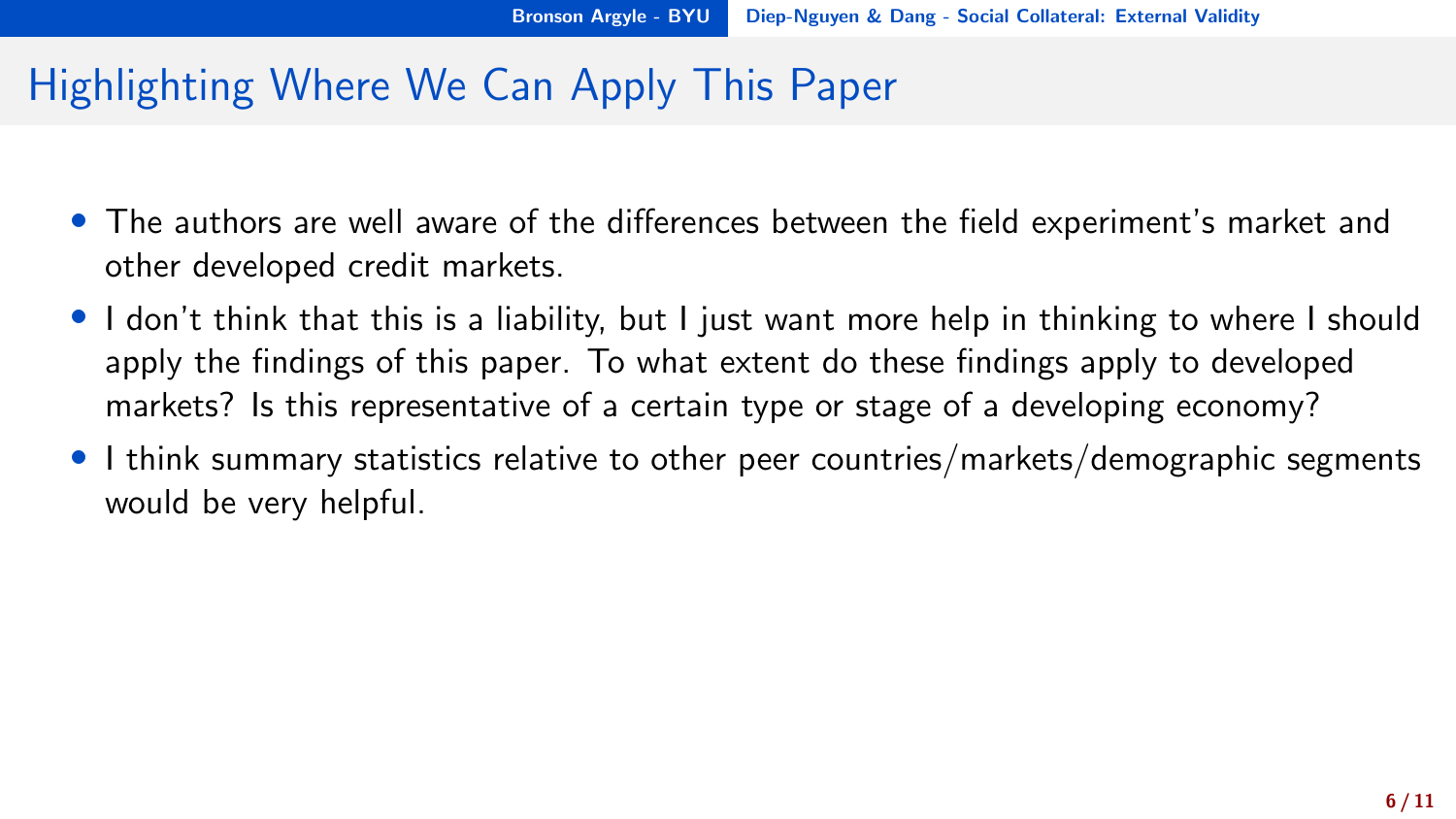# Highlighting Where We Can Apply This Paper

- The authors are well aware of the differences between the field experiment's market and other developed credit markets.
- I don't think that this is a liability, but I just want more help in thinking to where I should apply the findings of this paper. To what extent do these findings apply to developed markets? Is this representative of a certain type or stage of a developing economy?
- I think summary statistics relative to other peer countries/markets/demographic segments would be very helpful.
- The RCT does a good job of randomizing conditional upon people choosing to participate in the study, but can we get a sense of the selection between the population and those that opt into the trial (more on the difference between the C and N groups, not just their delinquency behavior)?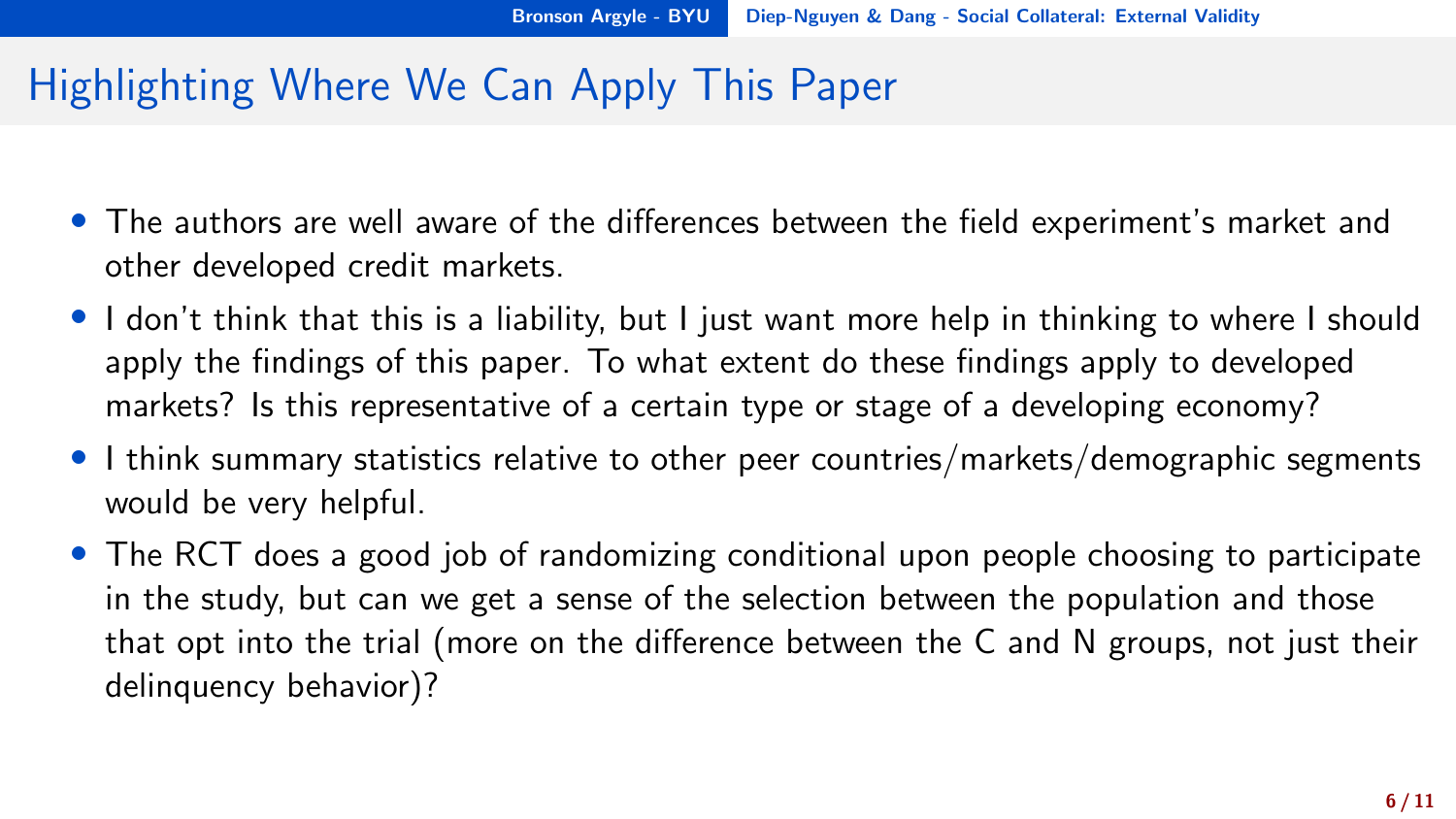# Lucas Critique

- I wonder how markets would respond in equilibrium to lending decisions requiring social references.
- The paper finds very little effect if the reference is a family member. My guess is that requiring social references to be notified of a delinquency would lead to applicants only listing family members/friends where the social fallout of delinquency is mitigated.
- More broadly, I think it's outside of the scope of the paper to pin these GE effects down completely, but I would love a few sentences speculating about the long-term equilibrium where the policy proposals of this paper have been implemented.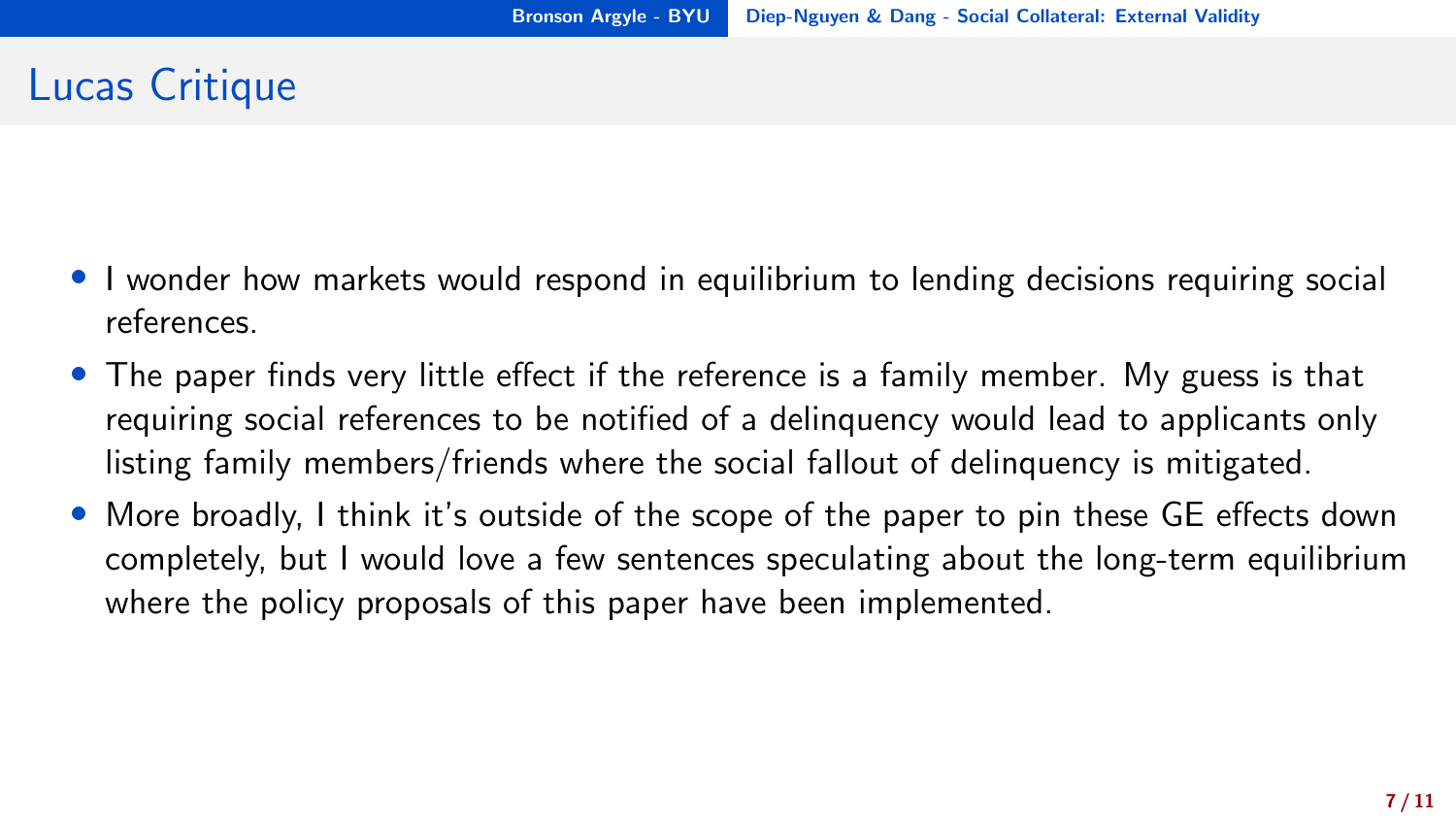# Effect Beyond Credit Registry?

- The paper finds that informing borrowers that their delinquencies will be shared with a social reference is as effective as telling them that delinquency is recorded on the national credit registry.
	- What I really want to know is the contribution of social reputation orthogonal to credit report reporting. Answering this question would potentially broaden the impact of the paper to developed economies. I don't think we can answer this question directly without a new study (arg!), but are there demographic groups that are more likely to understand credit registries (those that have borrowed before? those that have had previous delinquencies? older applicants? survey responses about credit registry?), and do we see similar effects within these groups? This would be cool.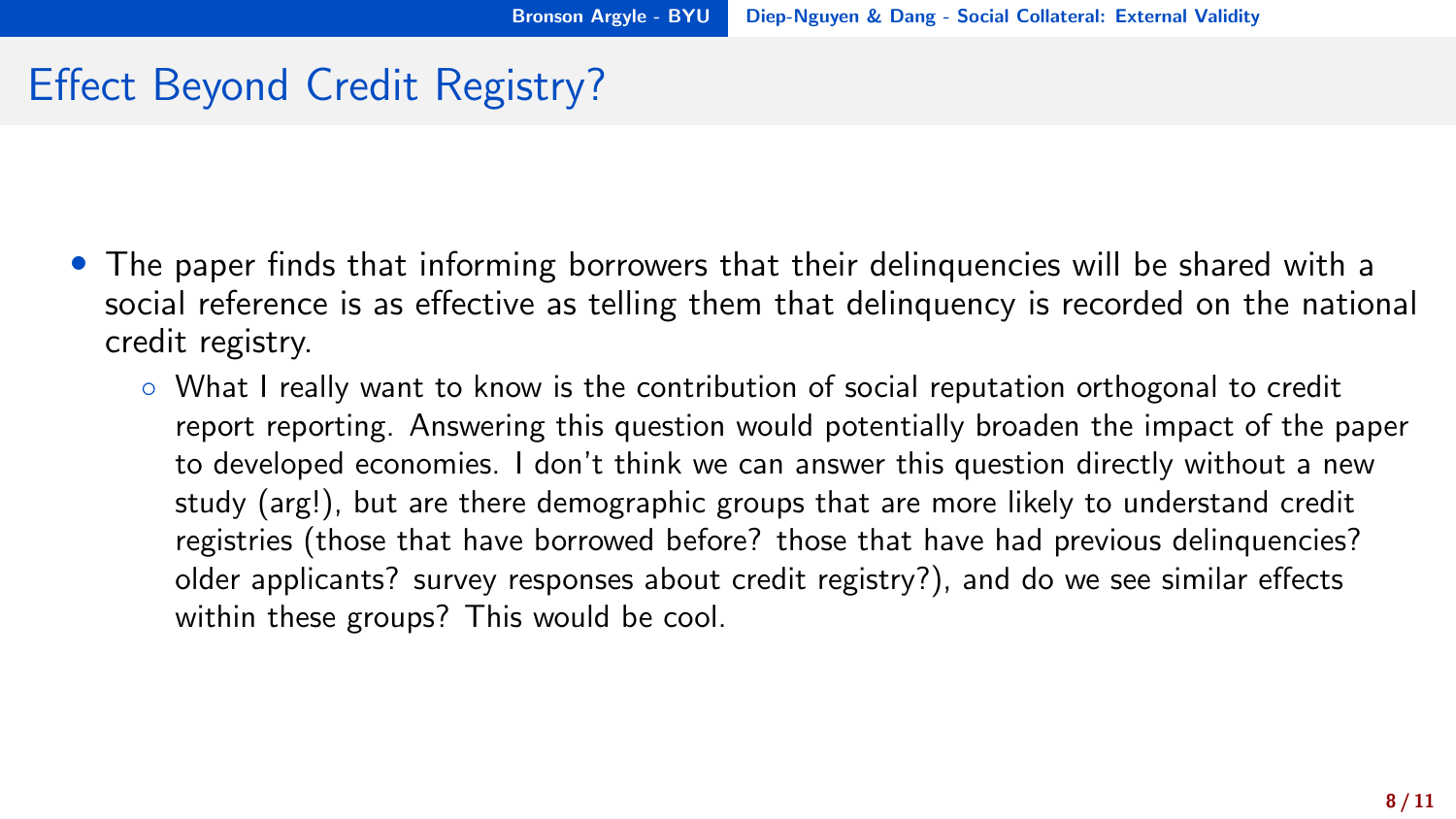### Smaller Thoughts

• I want more about the LASSO procedure. How much of the variation in default is explained in the training sample?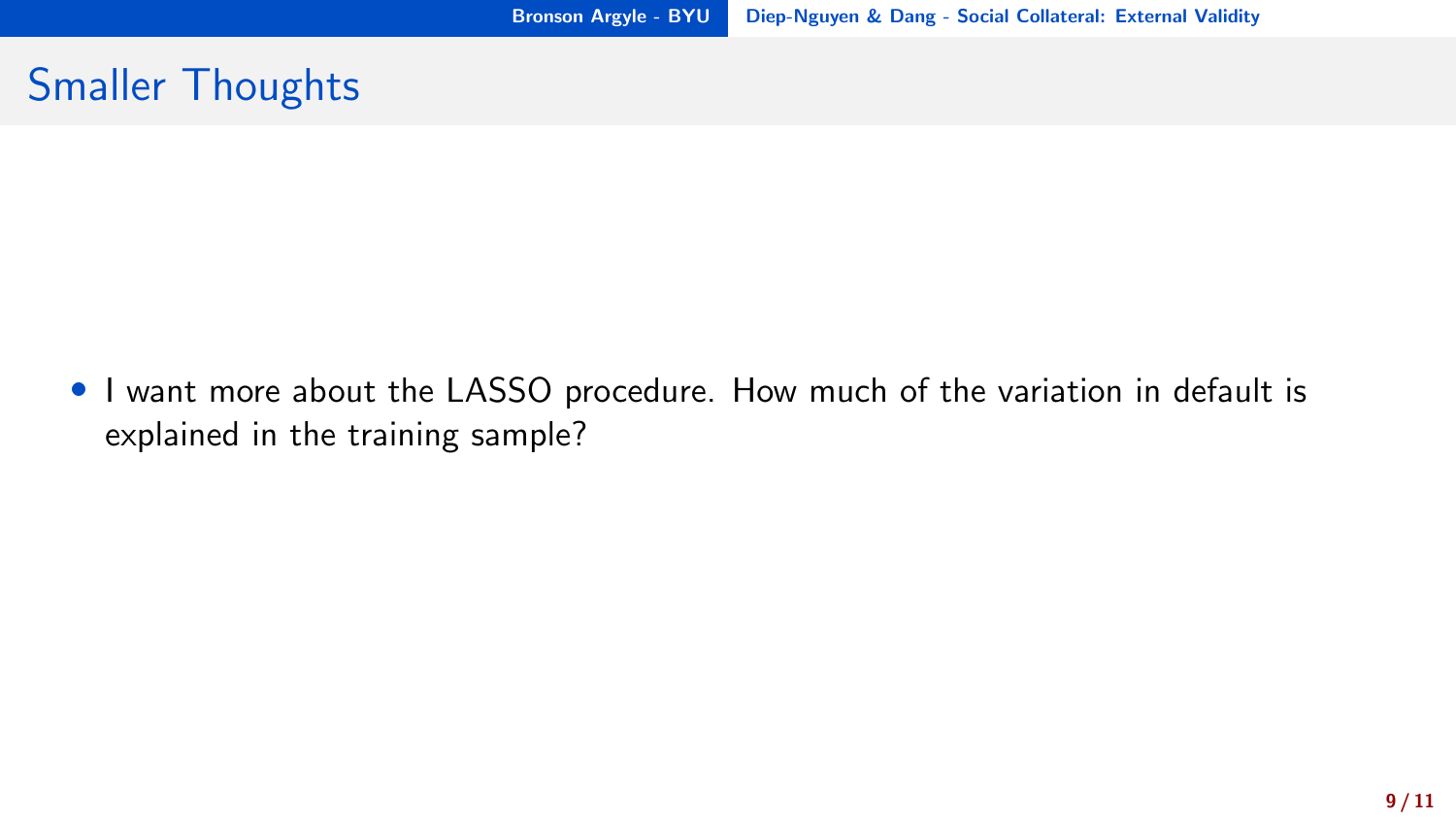# <span id="page-12-0"></span>Conclusion

- This is a really cool RCT highlighting the importance of social reputation in developing credit markets.
- I don't think it puts to bed the discussion about the hedonic vs. the instrumental mechanism for social reputation mattering for credit markets.
- I'd like more help thinking about how far I can apply the findings of this paper and what they mean for consumer credit markets in equilibrium.